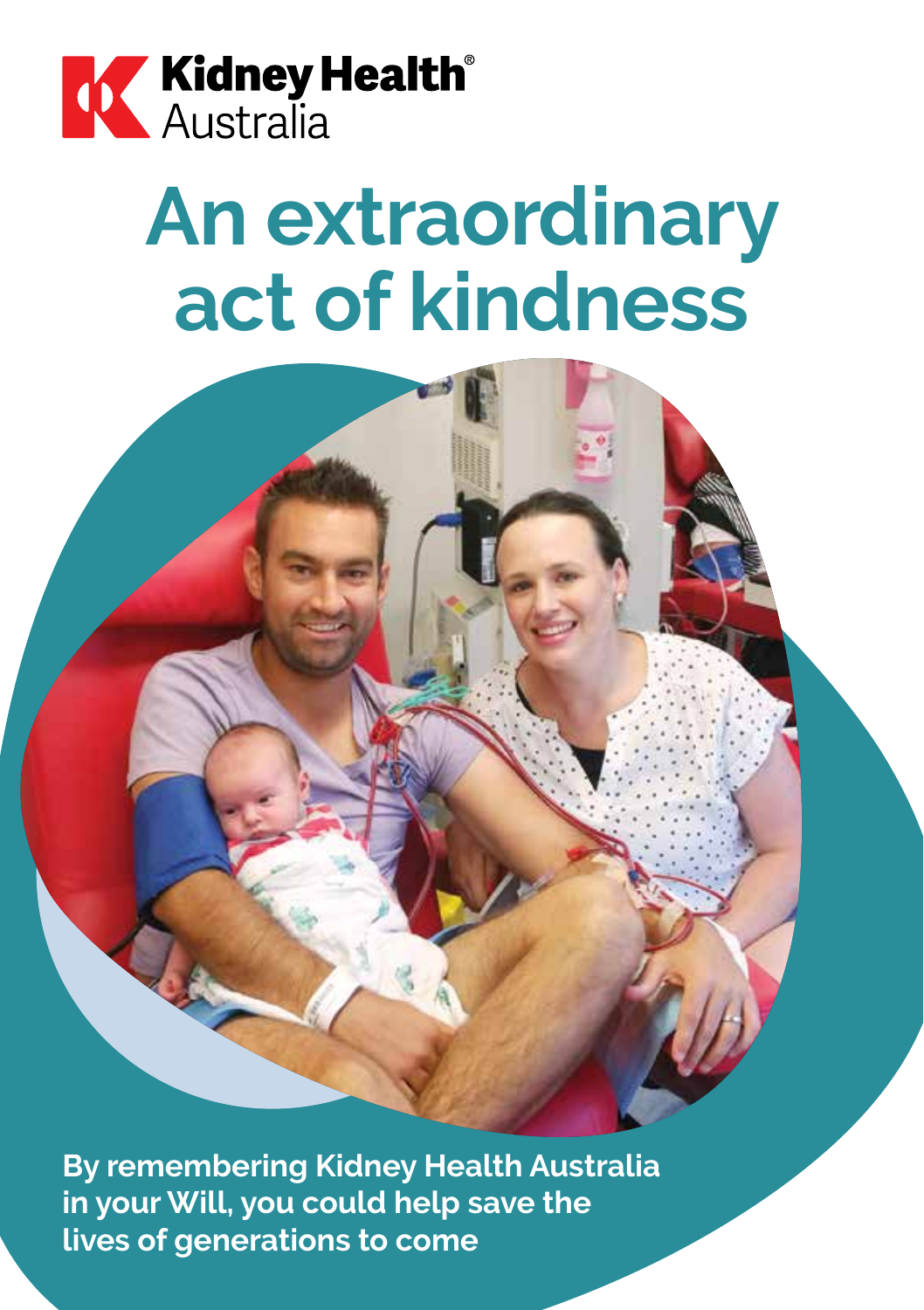### **Help provide revolutionary new treatments for kidney disease**

For more than 50 years, Kidney Health Australia has enabled people with chronic kidney disease to lead full and active lives as treatments have advanced and transplant techniques have progressed.

#### **With the help of kind people like you, we:**

- Fund research that could revolutionise future treatment.
- Provide trustworthy information, advice and practical support for people with kidney disease, their carers and families.
- Run vital services for children and adults with kidney disease.

Right now, transplant surgery and dialysis are the only forms of treatment available when someone's kidneys fail. Sadly, only one person in four ever receives a transplant and dialysis, although lifesaving, can limit someone's ability to work, travel and lead a full life.

It's clear that we need alternatives, and our great hope for the future is for these methods to be no longer needed. Our researchers are working on ways to prevent or even, one day, cure kidney disease.

#### **With a gift in your Will, you could help ensure this vital work continues and we're here to support generations to come.**





*Today, all of Iris's family are following her lead and remembering Kidney Health Australia in their Will.*

### **"I just hope my legacy to Kidney Health Australia makes someone's life better."**

When Graham's mum, Iris passed away in 2016, she left a gift in her Will to Kidney Health Australia. She inspired Graham, his wife Ruth and dad Greg to do the same.

*"My mum was a lovely woman,"* **says Graham,**  *"She never had a bad word to say about anybody."*

As a child, Graham remembers his mum having dialysis. Then when he was 10, Iris received a kidney transplant, which transformed her life. She took every care and her donated kidney was still functioning three decades later.

Graham understands why Iris left a gift to Kidney Health Australia in her Will.

*"She truly wanted to say in some small way thank you for the life the kidney and the research had given her."*

Graham has his own reason. He knows that, without research he'd have lost his mum.

*"I would have not known my mother if it hadn't been for research,"* says Graham. *"Mum could have passed away when I was 10 or 11. I'm so thankful—I just hope my legacy to Kidney Health Australia makes someone's life better."*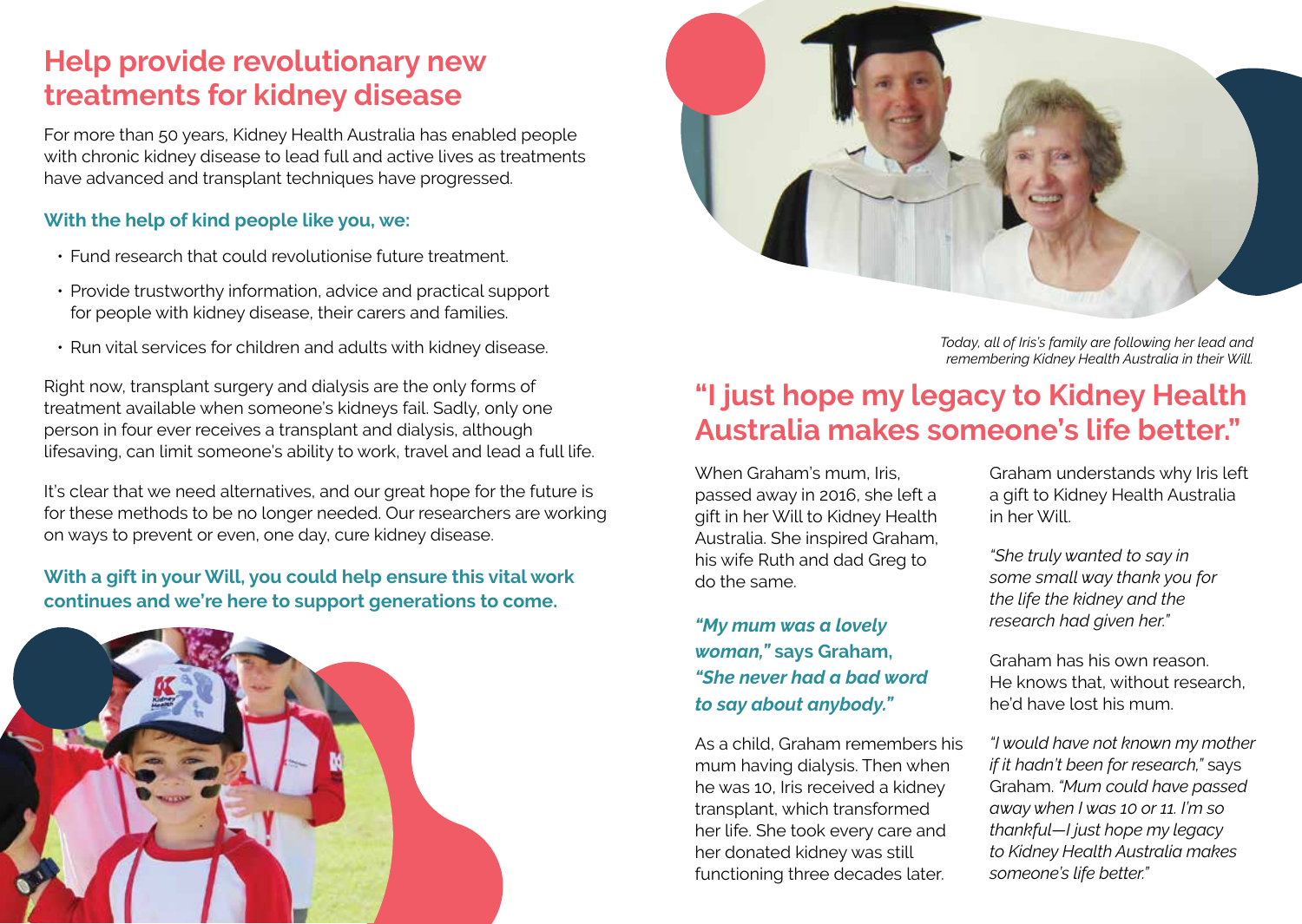

### **Join the Circle of Kidney Kindness**

**To recognise our supporters incredible generosity, we welcome everyone who remembers Kidney Health Australia in their Will into the Circle of Kidney Kindness.**

An extraordinary kindness that will change the lives of generations to come – that's what connects everyone who leaves a gift in their Will to Kidney Health Australia. And we want to celebrate it.

We want to ensure every member of the Circle of Kidney Kindness has the best possible experience of supporting our work. As well as special welcome materials, we'll provide exclusive information, sharing developments in our work with you first. We'll also invite you to events that bring you closer to key areas of our work.

You will always know how much we appreciate your incredible support.

### **We can all have a huge impact on the lives of others**

**The Circle of Kidney Kindness is inspired by the life of Dr Tim Mathew, who passed away in 2018 having dedicated his life to people with kidney disease.** 

His five-decade long career included 12 years as the Medical Director of Kidney Health Australia. His many achievements include:

- Being Director of the Renal Unit at The Queen Elizabeth Hospital, Adelaide for 25 years.
- Developing the early organ donation protocols and systems for South Australia in the 1980s, which were then adopted nationwide.
- Acting as a mentor to the nephrology community for over five decades.

A kind and gentle man, Dr Mathew led by example, inviting his colleagues to join him and 'make good things happen today'.

*"Tim would sit and listen to his patients and they loved him for it. He was passionate about kidney disease, because he felt it was often overlooked. He'd say, 'Kidney disease is important'. He wanted it to be diagnosed as early as possible."* Tricia Mathew, Tim's wife.

An act of extraordinary kindness will leave a legacy like Tim Mathew's for the kidney community.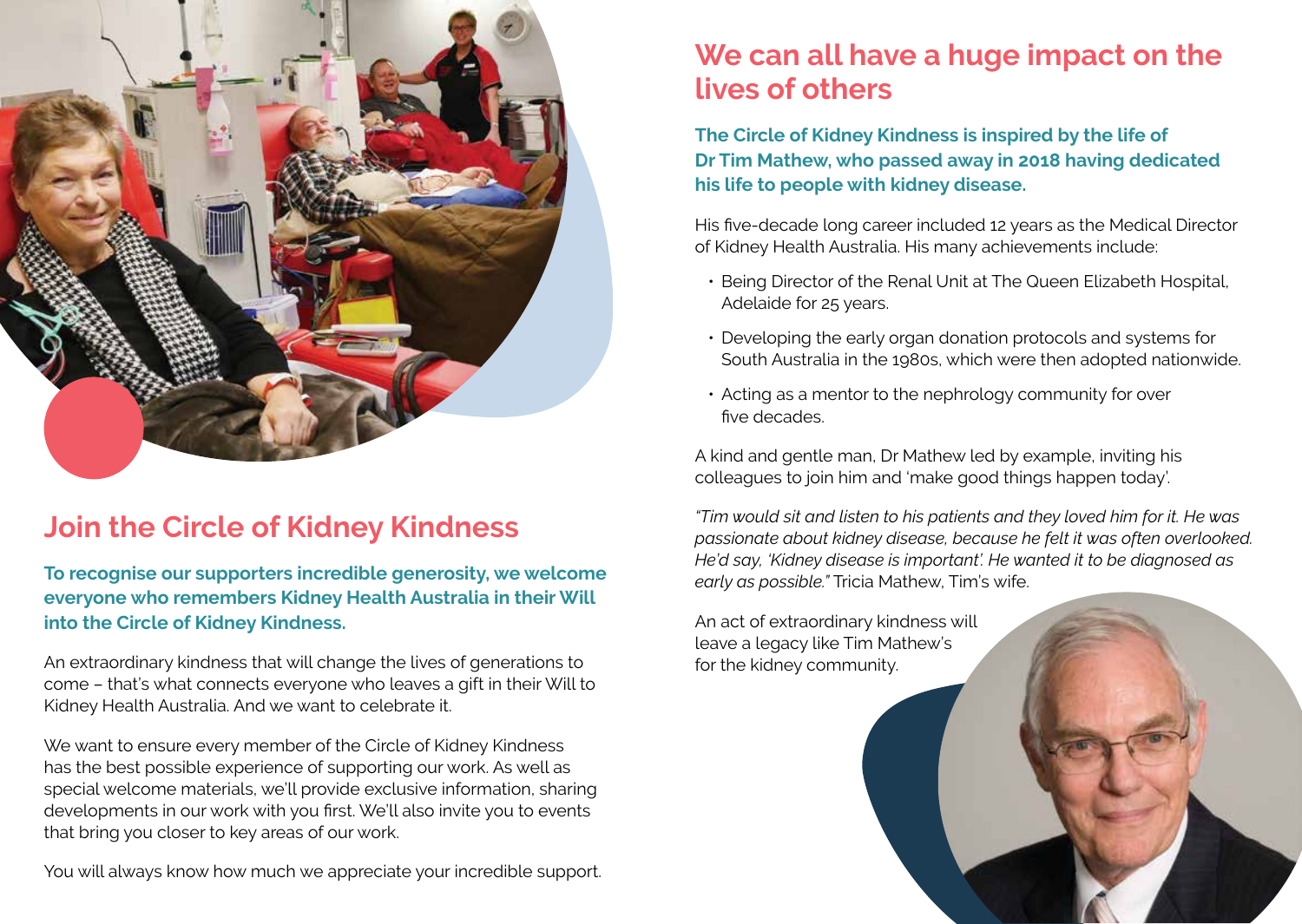## **With a gift in your Will, you can help make the next breakthrough possible**

**When you listen to Professor Melissa Little, you can't help but feel excited because you start to understand how different the future could be.** 

Professor Little's team are world leaders in kidney research and they're on the brink of breakthroughs that could transform how kidney disease is detected and treated.

Ten years ago, they began looking at the role of genes in kidney disease. Four years ago, they revealed they had the capability of 'growing' a model of the kidney using stem cells.

#### **The potential is huge and exciting.**

*"The long-term hope is that we'll be able to grow tissue that can be used to treat or regenerate diseased kidneys,"* says Professor Little.

The research team is also using stem cells to build models of kidney disease. The aim is to identify the genes responsible for various kidney conditions.

*"We use gene editing to correct the genes we think are involved."*

Imagine this technology applied to patients. They could have their risk of developing a serious kidney condition edited out. The potential is huge and exciting.

#### **With a gift in your Will, you could be part of the next leap forward that transforms the lives of people with kidney disease.**

*"Science is funny. You can suddenly make a leap forward. One single discovery can move the whole field ahead."* Professor Melissa Little.

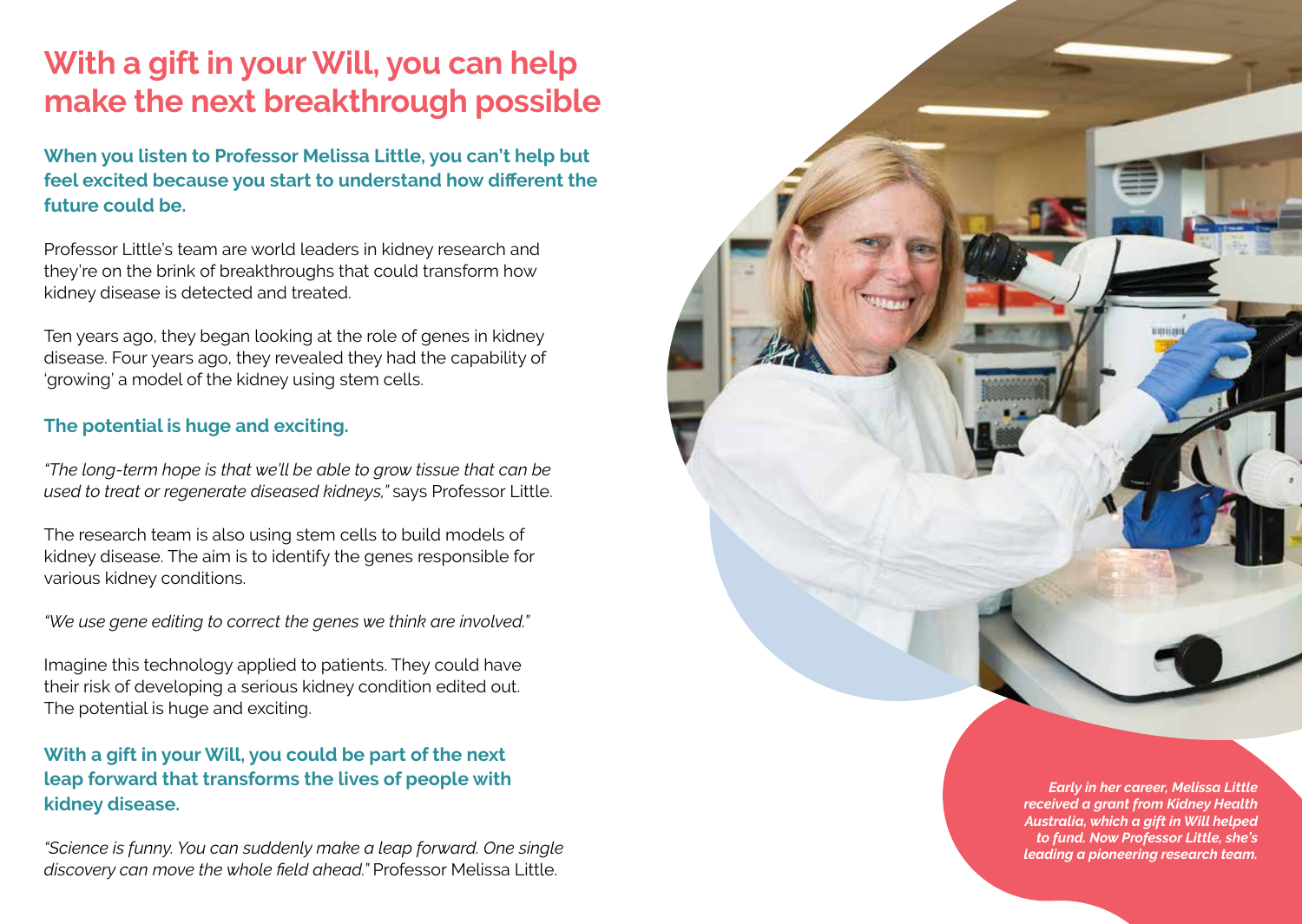### **You can help people with kidney disease make the most of their lives**

**With your support, we can continue to provide essential services that enable people with kidney disease to do things many of us take for granted.**

*"I've recently had a transplant, but before that, I was on dialysis," says Merryl. "I've remembered Kidney Health Australia in my Will, because I know the difference services like the Big Red Kidney Buses make."*

By leaving a gift to the Big Red Kidney Bus, you can help ensure we can continue running vital services for people like Merryl.





### **Our vital programs and services for the kidney community**

#### **A chance to visit friends and family**

With experienced dialysis nurses and renal technicians on board, our Big Red Kidney Buses stop at popular holiday destination across Victoria and New South Wales. People with kidney disease can travel and visit their family—safe in the knowledge dialysis is available.

#### **A place to stay when it's most needed**

At our Kidney Transplant Houses, patients can recover after a kidney transplant operation, knowing we'll take as many cares away as possible. They can stay free of charge at a Kidney Transplant House, close to the hospital, for as long as they need to.

#### **Helping kids to connect**

Kidney disease can have a huge impact on the lives of children. Our Kidney Kids and Youth program provides vital support for children who often feel isolated and alone, as well as fearful for the future. We bring them together to have fun, share their experiences, and support each other.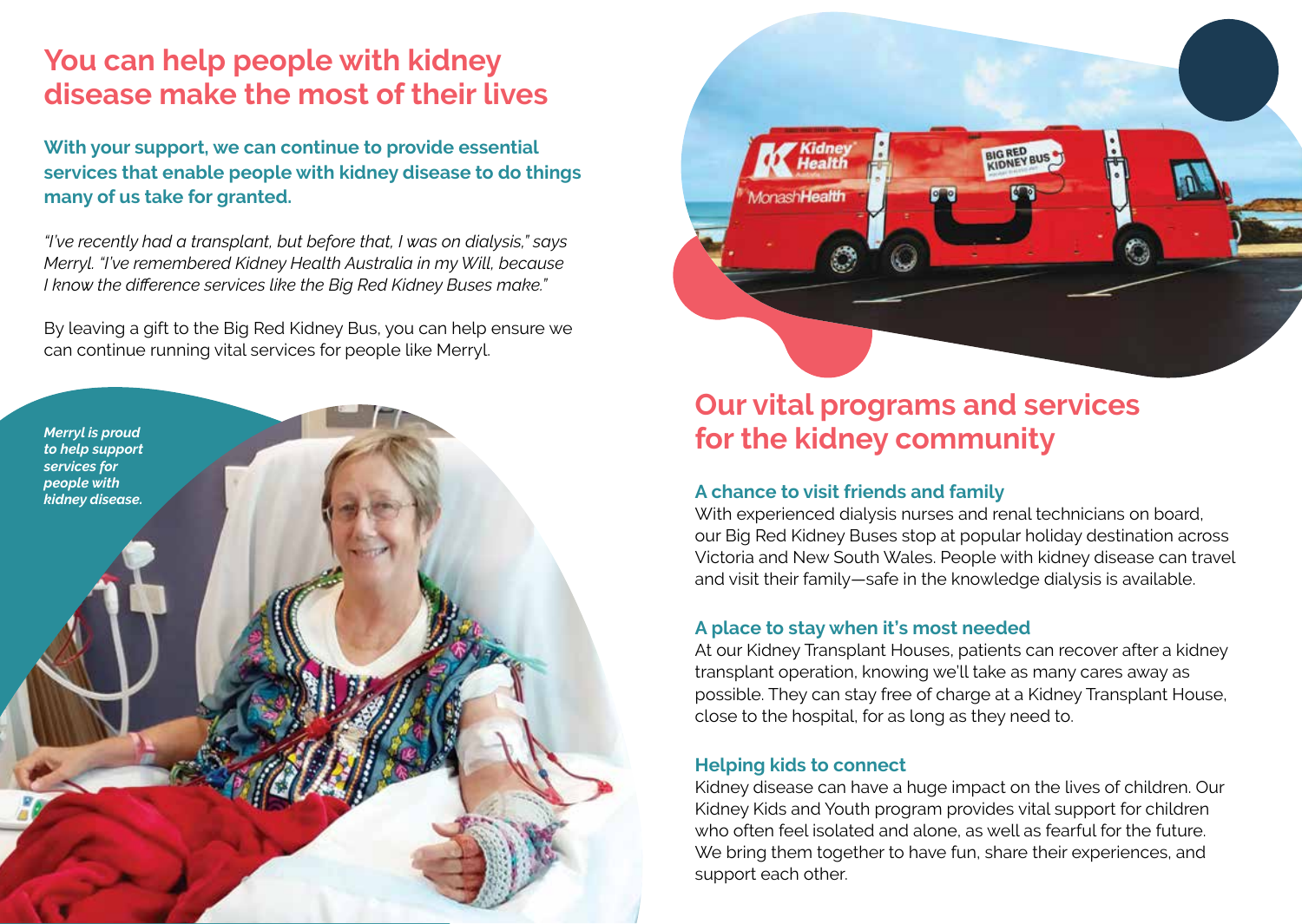### **A gift that works for you, your family and future generations**

**When you make or change your Will, your family comes first, but there are a number of ways you can leave a gift to Kidney Health Australia too.**

Most people favour a Residual Gift. This is what's left in your estate after amounts of money or specific items like property or jewellery are distributed to family or close friends. A residual gift of only a small percentage could make a huge contribution to future research.

A Specific Gift is a sum of money, a property, shares or any other items of value you nominate. Be aware that inflation will affect the value of any sum of money you decide to leave.

An alternative is to leave a Percentage Gift of your entire estate, without identifying specific items of value.

A Trust can be established with Kidney Health Australia as a named beneficiary to receive ongoing support.

*Lauren, Brendan, Cooper and Harry appreciated all the support from Kidney Health Australia when Harry needed a kidney transplant from his father.*





**We understand that this is a private and confidential decision, but we would love to be able to thank you for your generous gift. Please let us know that you have chosen to leave a gift in your Will to Kidney Health Australia.** 

### **Wording for your Will**

*I give to The Australian Kidney Foundation (Trading as Kidney Health Australia) ABN 37 008 464 426 (here state the money or assets to be gifted or the residual estate) for its charitable purposes but if this gift cannot take effect, to the charitable organisation in Australia which my Executors consider most nearly fulfils the objects I intend to benefit.*

*The receipt of the Chief Executive Officer or the President for the time being of the beneficiary named in or selected by my Executors under the preceding sub-clause shall be an absolute discharge to my executors.*